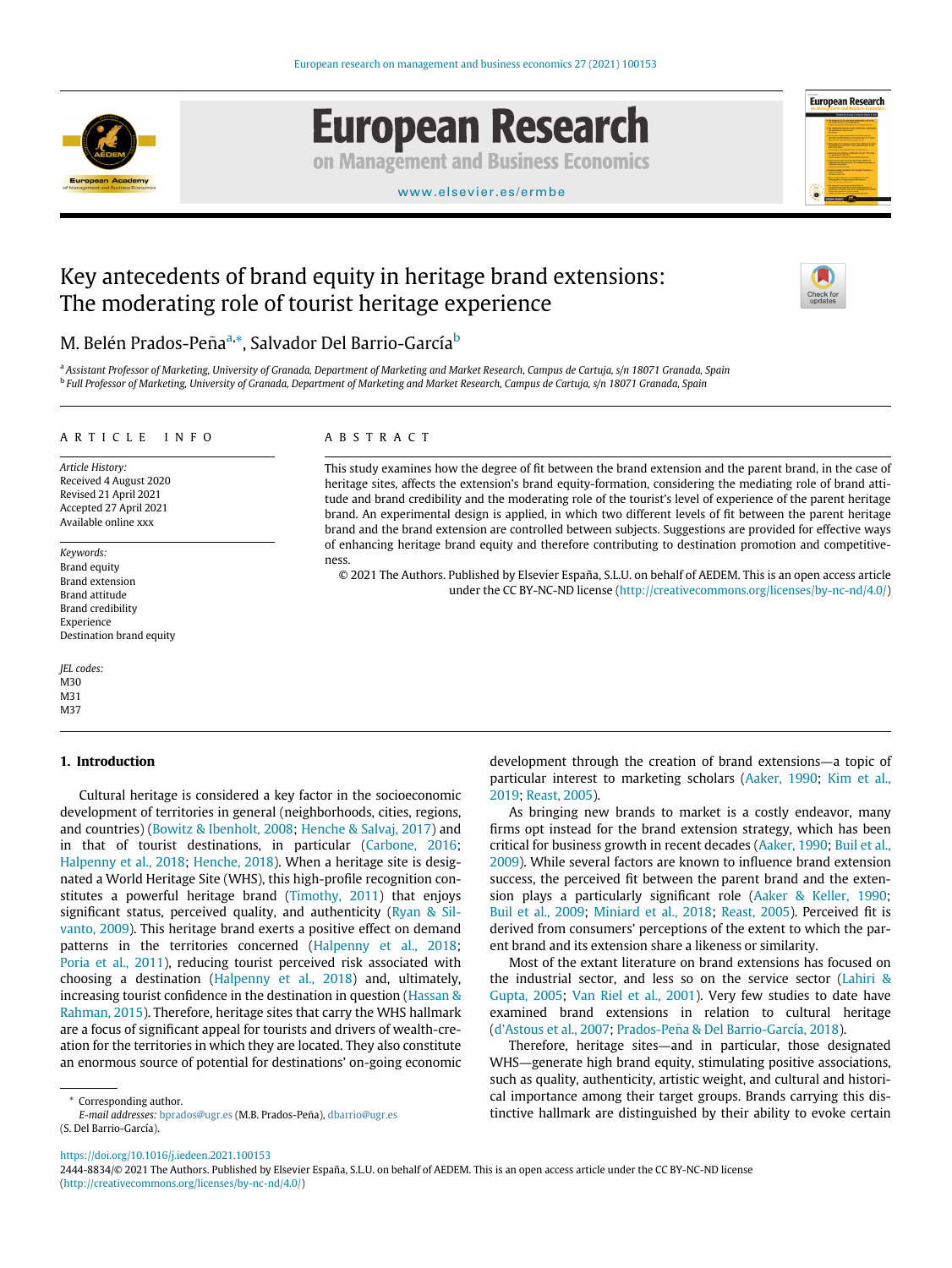beliefs and trigger emotions, future behaviors, and values [\(Ryan & Sil](#page-8-5)[vanto, 2009](#page-8-5)). It is for this reason that destination marketers endeavor to build strong customer-based brand equity (CBBE) for their destination ([Lim & Weaver, 2014](#page-8-15)).

Brand equity is considered a major business asset [\(Broyles et al.,](#page-8-16) [2009;](#page-8-16) [Lim & Weaver, 2014\)](#page-8-15). Numerous studies have examined the antecedents of brand equity (Kocak, Abimbola, & Özer,  $2007$ ), including brand credibility and brand attitude. As both brand credibility ([Erdem & Swait, 1998](#page-8-17)) and brand attitude [\(Buil & Montaner, 2008\)](#page-8-18) are fundamental for the success of any brand extension, the present study takes them to be major mediators of the effect of fit on extension brand equity. The literature has also identified several moderating factors that may affect the process of brand equity-formation. According to [Erdem and Swait \(1998\)](#page-8-17) and Kumar, Dash, and Purwar ([2013\)](#page-8-19), this process may be affected by the consumer's previous experience of the parent brand. There is relatively little literature addressing the moderating effect of consumer experiences of the parent brand on brand extensions, and the scholarship on this question is particularly scant in the context of heritage brand extensions.

The present research therefore seeks to make several contributions to the literature on heritage-brand management by broadening the current knowledge-base regarding the determinants of brand equity in heritage sites. It scrutinizes the effect of the degree of fit between parent brand and brand extension on heritage brandequity-formation and examines the moderating role of the degree of experience of the tourist with the parent heritage brand in the antecedent relationships of brand equity.

#### 2. Literature review

#### 2.1. Heritage brands and cultural tourism

Cultural Heritage came to be regarded as an 'asset' that could be 'consumed' by the public when cultural tourism developed in the second half of the 20th Century. It was then that heritage sites began contributing significantly to the economic growth and dynamism of the territories where they were located. The major appeal of cultural heritage sites and the tourist consumption they generated led cultural tourism to flourish in the 1980s [\(Camarero & Garrido, 2004\)](#page-8-20). The International Council on Monuments and Sites provided the first formal definition of this form of tourism that was based on the knowledge, protection, and conservation of such heritage but with a specific focus on monuments and heritage sites: "Cultural tourism is that form of tourism whose object is, among other aims, the discovery of monuments and sites" [\(ICOMOS, 1976](#page-8-21)).

According to [Timothy \(2018\)](#page-9-2), heritage tourism is the oldest and most widespread form of tourism and is of great interest both for today's travel industry and academia. It is based on the use of historical resources and constitutes the backbone of the tourist economies of many destinations [\(Timothy, 2018](#page-9-2)). In this regard, the effective management of the destination brand in those territories with historical heritage resources can help improve their positioning and differentiation ([Henche & Salvaj, 2017\)](#page-8-1), enabling them to become destinations with a significant capacity to attract tourists and generate wealth ([Henche, 2018](#page-8-4)). This latter author highlights the importance of correctly identifying heritage destinations by means of powerful brands—one primary example being the WHS hallmark. WHS status is a sign of distinction that identifies the best cultural and nature sites in the world [\(King, 2011\)](#page-8-22), conferring a powerful brand image on them ([Poria et al., 2011;](#page-8-6) [Ryan & Silvanto, 2009](#page-8-5); [Timo](#page-9-0)[thy, 2011\)](#page-9-0). Heritage sites that carry the WH hallmark guarantee visitors unique experiences and reduce the risks associated with choosing a heritage destination [\(Halpenny et al., 2018](#page-8-3)), as it is also a mark of quality and authenticity [\(Ryan & Silvanto, 2009\)](#page-8-5).

Strong brands—those with high brand equity—are more likely to be successful when a brand extension strategy is applied than weak brands with low brand equity ([Aaker & Keller, 1990](#page-7-1)). However, few studies have evaluated the brand extensions pertaining to a WHS brand. Among the exceptions, [Kim et al. \(2019\)](#page-8-8) evaluated the effect of extending a parent destination-brand associated with a World Heritage-branded site to another destination. They noted that, when evaluating the brand extension, it is essential to investigate whether the brand equity of the parent brand is transferred to the extension.

#### 2.2. Conceptual scope of brand equity in heritage brands

Destination branding is an essential factor in successful touristdestination management ([Henche, 2018\)](#page-8-4). According to [Poria et al. \(2011\)](#page-8-6) and [Halpenny et al. \(2018\),](#page-8-3) destinations associated with one or more World Heritage-branded sites enjoy the positive effect of the WH hallmark on demand patterns, visit intention, and tourist behavior (recommendation and revisit intention). Indeed, [Halpenny et al. \(2018\)](#page-8-3) recommend that destination managers, in their promotional efforts, prioritize messages related to the WHS brand associated with the destination. The generation of powerful brand equity for this type of heritage brand is deemed to be a strategy of enormous importance for destination managers ([Del Barrio-García](#page-8-23) & Prados-Peña, 2019).

[Aaker \(1991\)](#page-7-2) defines brand equity as "a set of brand assets and liabilities linked to a brand, its name, and symbol that add to or subtract from the value provided by a product or service to a firm and/or to that firm's customers". This definition considers brand equity to be an "added value" that the brand provides to the product. Likewise, [Keller \(1993\)](#page-8-24) defined customer-based brand equity (CBBE) as "the differential effect of brand knowledge on consumer response to the marketing of the brand".

There is consensus in the literature that CBBE, proposed by [Aaker \(1991\)](#page-7-2) and [Keller \(1993\)](#page-8-24), constitutes a valid means by which marketers, in general, and destination marketers, in particular, can gage consumers' perceptions of brands and destinations ([Pike & Bian](#page-8-25)[chi, 2013\)](#page-8-25), including WHS-branded destinations ([Halpenny et al.,](#page-8-3) [2018;](#page-8-3) [Kim et al., 2019](#page-8-8)).

Following these findings, most authors consider CBBE to be a multidimensional concept comprising several dimensions ([Bianchi et al.,](#page-8-26) [2014;](#page-8-26) [Boo et al., 2009;](#page-8-27) [Camarero et al., 2012](#page-8-28)). In line with this perspective, the present research proposes the measurement of CBBE by means of the three key dimensions highlighted by the originators of the concept: perceived quality, brand image, and brand loyalty.

Perceived quality refers to the consumer's assessment of the overall excellence or superiority of a product [\(Zeithaml, 1988](#page-9-3)). [Kel](#page-8-24)[ler \(1993\)](#page-8-24) defines brand associations (that is, brand image) as those brand perceptions that are reflected as associations in the consumer's memory. In the case of destinations, Bigné, Sanchez, & Sanchez, 2001 note that perceptions of a destination brand are a key factor in the success of that brand. [Aaker \(1991\)](#page-7-2) defines brand loyalty as the degree of attachment (or commitment) a customer feels toward a brand.

[Ryan and Silvanto \(2009\),](#page-8-5) among others, argue that heritage sites branded WHS are particularly sought-after and tend to enjoy strong brand equity and positive associations among past and potential publics. Apart from their cultural, artistic, and historical importance, they are also associated with quality and authenticity. [King \(2011\)](#page-8-22) introduced the notion of visitor-based brand equity, which comprises all of the thoughts a visitor has about a protected area, based on everything they know, feel, hear, or have experienced in relation to the brand or a specific place.

Similarly, according to [Poria et al. \(2011\)](#page-8-6), "WHS designation, per se, constitutes effective brand equity" (p.199) and generates a differential effect on consumer responses [\(King, 2011\)](#page-8-22), as well as a positive effect on patterns of demand. The latter include greater willingness to pay an entrance fee and pay for a guided tour, and extra motivation to invest time in the visit [\(Poria et al., 2011\)](#page-8-6). The WHS brand also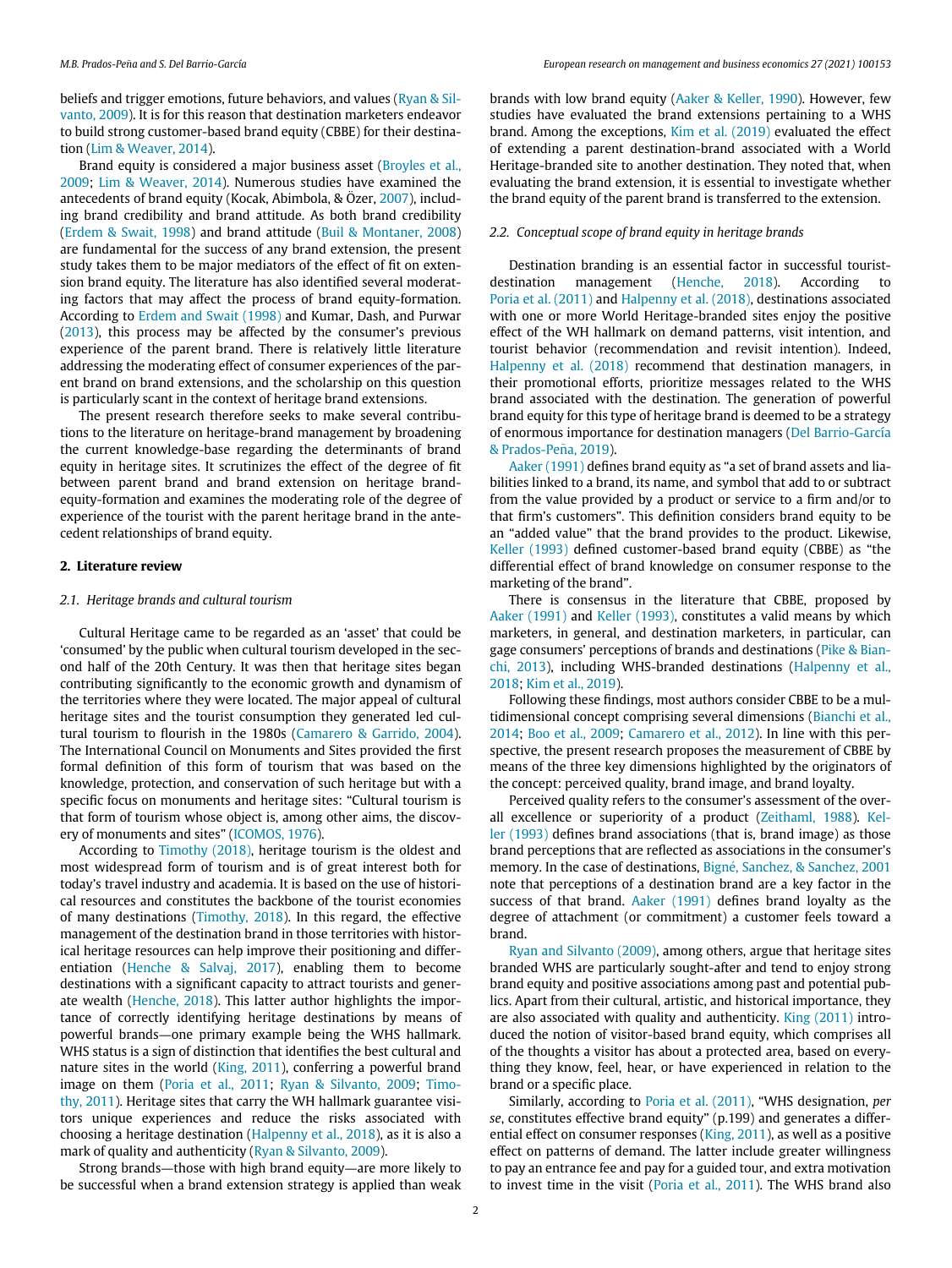helps increase the level of confidence felt by tourists ([Hassan & Rah](#page-8-7)[man, 2015](#page-8-7)). More recently, [Halpenny et al. \(2018\)](#page-8-3) found that WH brand equity exerts a positive effect on intention to visit a WH site.

#### 2.3. Brand extensions in the case of heritage brands

[Kim et al. \(2019\)](#page-8-8) note that the WHS brand is extremely wellknown the world over, and they enjoy a high value, which makes them good candidates for extension to other areas or sectors that can act as a springboard to wealth-creation. These authors conclude that the brand equity of a parent brand with the WHS hallmark is easily transferred to brand extensions. Lim et al. (2014) examined how certain elements that form part of the brand equity of a tourist destination, such as its image, are transferred to other products extended out of that destination.

Drawing on the classical literature on brand extensions, [Aaker and](#page-7-1) [Keller \(1990\)](#page-7-1) define brand extension as the "use of established brand names to launch new products" (p. 27). The success of brand extensions depends on how they are evaluated by consumers [\(Buil & Mon](#page-8-18)[taner, 2008](#page-8-18); [V](#page-9-4)ö[lckner & Sattler, 2006](#page-9-4)), which will be determined by the extent to which the firm has succeeded in seamlessly and congruently integrating what the parent brand conveys (from its tangible claims and visual elements to subliminal signals) with what the new product conveys [\(Anderson, 1981\)](#page-8-30). Academic research has identified differences between the brand extensions of goods vs. services in terms of their success, although in the latter case there is relatively little literature [\(Sichtmann et al., 2017](#page-8-31)).

In the arts and culture sphere, the unique nature of cultural products—such as cultural heritage sites—needs to be taken into account when assessing brand extensions because attempting to associate a heritage destination "with a mass-produced, utilitarian product may appear as incongruent" (d'[Astous et al., 2007:](#page-8-13) 233).

In many of the studies dealing with how consumers evaluate brand extensions (e.g. [Aaker & Keller, 1990](#page-7-1); Völckner & Sattler, 2006), the fit between the parent brand and its extension is one of the key factors in the success of the extension in question. Indeed, according to the latter authors, perceived fit is the most critical issue in consumers' assessment of brand extensions. As noted earlier, the extent of perceived fit or likeness between the parent brand and its extension equates to the degree of congruence that consumers perceive between the two [\(Buil et al., 2009](#page-8-10)). In short, perceived fit can be defined as the perceived similarity (i.e. attributes, product category, or benefit-related associations) between the parent brand and its brand extension, together with the congruence between the respective sets of brand associations ([Bouch & Loken, 1991;](#page-8-32) [Broniarczyk &](#page-8-33) [Alba, 1994\)](#page-8-33).

#### 2.4. Brand-extension attitude and brand-extension credibility as antecedents of brand equity

Attitudes are a collection of judgments and general assessments made on the basis of any information related to the brand ([Kel](#page-8-34)[ler, 2003](#page-8-34)). Various studies have concluded that brand attitude is an important driver of brand equity ([Ansary & Hashim, 2018;](#page-8-35) [Zaranto](#page-9-5)[nello & Schmitt, 2013](#page-9-5)). Furthermore, the study carried out by [Chang and Liu \(2009\)](#page-8-36) on service brands found that brand attitude is an antecedent of brand equity-formation. Christodoulides and [Cher](#page-8-37)[natony \(2010\)](#page-8-37) found that a positive attitude toward the brand translates into greater product utility and enables the brand to achieve higher margins than it otherwise would without the brand name.

In the case of WH sites, [King \(2011\)](#page-8-22) notes that attitude toward the protected site is among the most fundamental elements of brand equity for the visitor.

Based on the above, the following hypothesis is proposed:

H1. The more favorable the visitor's brand-extension attitude, the greater the brand equity of that extension.

Another factor considered by the literature to be a key antecedent of brand equity-formation is brand credibility [\(Broyles et al., 2009;](#page-8-16) Dwivedi et al., 2018). Brand credibility has been defined as a brand's transparency and its honesty vis-a-vis the consumer, coupled with its willing attitude toward dealing with any complaints and its capacity to resolve them effectively ([Morhart et al., 2015\)](#page-8-38). Credibility improves consumers' subjective evaluations of the brand and their perceptions of its quality ([Baek et al., 2010](#page-8-39); Dwivedi et al., 2018).

According to Dwivedi et al. (2018), "brand credibility is critical to creating a long-term relationship with a consumer" (p. 1183). Therefore, "credibility, built through trust and clarity of purpose, leads to brand loyalty" (Dwivedi et al., 2018: 1183) and, in turn, to brand equity. More recently, Del Barrio-García & Prados-Peña ([2019\)](#page-8-23) demonstrated that, in the case of heritage sites bearing the WH hallmark, the greater the credibility of the heritage brand extension, the greater its brand equity.

In light of the above findings, the following hypothesis is proposed:

H2. The more credible the visitor perceives the heritage brand extension to be, the greater the brand equity of that extension.

#### 2.5. The antecedent role of extension fit in heritage brand extension equity-formation

As previously noted, among all the various success factors of brand extensions, of particular importance is the extent to which the extension is perceived by consumers to be congruent with the parent brand [\(Lane & Fastoso, 2016](#page-8-40)). This congruence or fit is defined as the perceived similarity and relevance of the associations between the parent brand (attributes or benefits) and the brand extension [\(Boush](#page-8-32) [& Loken, 1991;](#page-8-32) [Broniarczyk & Alba, 1994](#page-8-33)).

It has been demonstrated by several studies (e.g. [Dwivedi et al.,](#page-8-41) [2010;](#page-8-41) Völckner & Sattler, 2006) that brand extensions presenting a high level of fit with the parent brand, in terms of brand associations, are preferred by consumers. For example, [Dwivedi et al. \(2010\)](#page-8-41) demonstrated that the more congruent the parent-brand−extension fit, the more positive consumer attitudes toward the brand extension in question. More specifically, in the case of luxury brands, [Eren-](#page-8-42)[Erdogmus et al., and Arda \(2018\)](#page-8-42) also found parent-brand−extension fit to be a prerequisite for positive attitudes toward the extensions. Therefore, the degree of fit appears to be the most significant determinant for brand extensions pertaining to highly desirable and reputable brands such as luxury brands.

Following on from this finding, heritage brands carrying the WH hallmark can be considered the most desirable in their field, on a worldwide level. The same effects may therefore be expected. On this point, [Kim et al. \(2019\)](#page-8-8) show that, in the case of heritage brands carrying the WH mark, there is a very marked transfer of affect from the parent brand to the extension.

On this premise, the following hypothesis is proposed:

H3. The greater the degree of fit between the heritage site brand and its extension, the more favorable brand-extension attitude will be.

The academic literature has also demonstrated that a greater perceived fit brings with it a more favorable consumer evaluation of the brand extension [\(Aaker & Keller, 1990](#page-7-1); [Boush & Loken, 1991;](#page-8-32) [Dwivedi et al., 2010\)](#page-8-41), as the new (extended) product acquires credibility among consumers [\(Buil et al., 2009](#page-8-10)). If the firm launches a product that presents a high level of fit with the parent brand, consumers will perceive a good adaptation of the original, and this will result in its positive qualities being transferred to the extension. Among such qualities, credibility is of particular importance, leading to a more positive evaluation of the extension ([Reast, 2005\)](#page-8-9). In line with these arguments, the following hypothesis is proposed: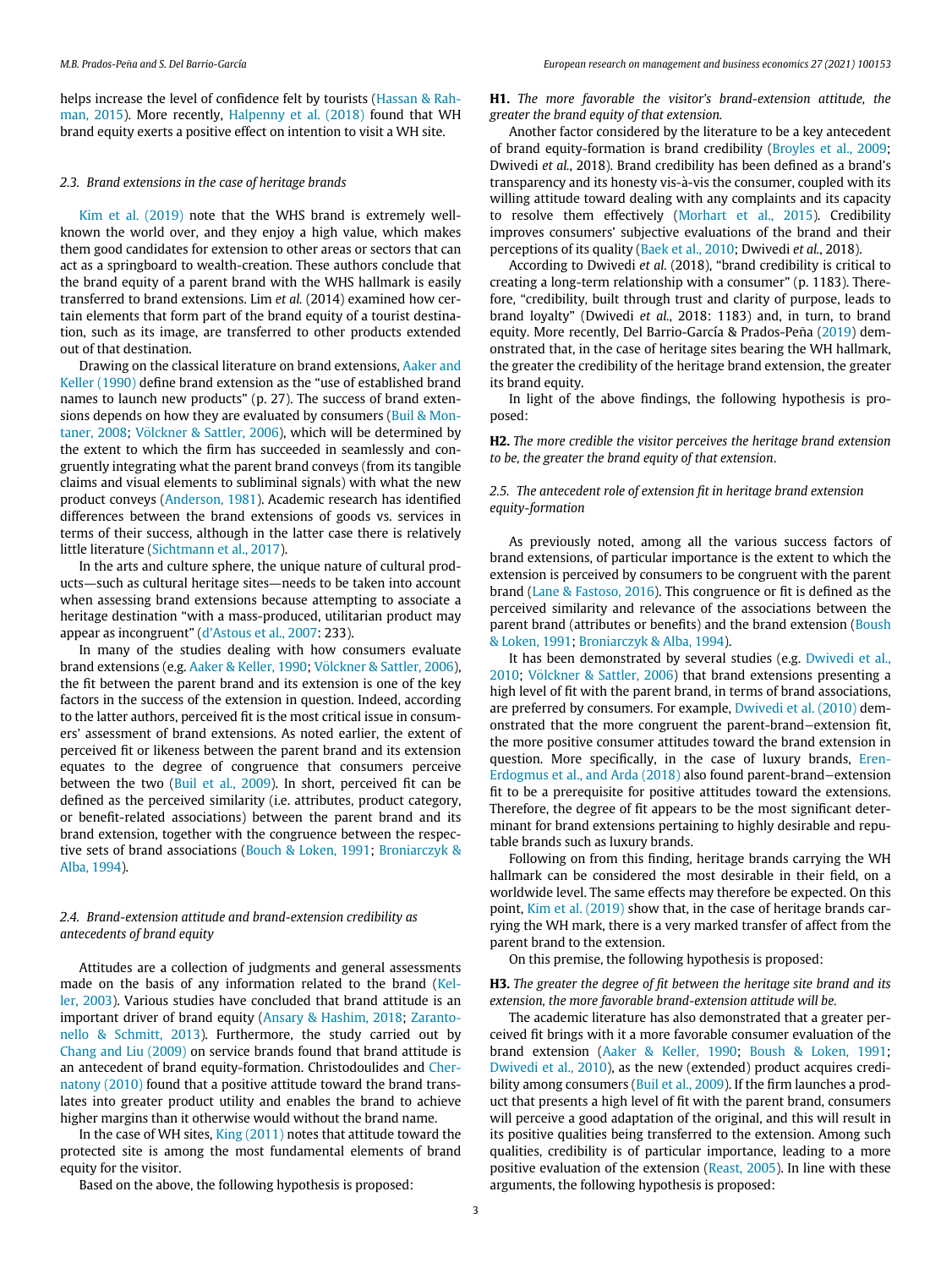H4. The greater the degree of fit between the heritage site brand and its extension, the more credible that extension will be.

#### 2.6. Consumer experience of the parent brand: Its moderating role in behavior

The extent of the consumer's experience of the product category is a construct that has been found to be a primary moderator of consumer behavior [\(Alba & Hutchinson, 2000](#page-7-3)). Many studies have identified that previous consumer experience of the brand exerts an effect on other variables of consumer behavior. On the one hand, [Chang and Chieng \(2006\)](#page-8-43) concluded that brand experience had a positive influence on brand associations, and hence on brand attitude. [Brakus et al., and Zarantonello \(2009\)](#page-8-44) and [Keller \(2003\)](#page-8-34) note that brand-related experiences play a significant role in brand preference, brand credibility, and satisfaction. According to [Keller \(2001\)](#page-8-45) and [Roberts \(2005\)](#page-8-46), brand image is shaped by brand experience.

In the service realm more specifically, O'[Cass and Grace \(2004\),](#page-8-47) and [Sirapracha and Tocquer \(2012\)](#page-9-6) showed how consumers' brand experience plays an important part in the clarity of their image of the brand in question. Likewise, [Ding and Tseng \(2015\)](#page-8-48) found that the experience of the brand affected its perceived quality.

Scholars have also associated brand experience with brand equity. Brand experience is a determining factor in brand equity-formation ([Delgado & Fernandez, 2011](#page-8-49); [Kumar et al., 2013](#page-8-19)). According to [Kumar et al. \(2013\),](#page-8-19) the behavioral, intellectual, sensory, and affective dimensions of brand experience exert a positive effect on the various dimensions of brand equity.

<span id="page-3-0"></span>According to [Herbig and Milewicz \(1993\),](#page-8-50) the level of credibility also depends on the previous and current experiences the consumer has of the brand. Therefore, brand experience will have a hand in shaping brand equity [\(Delgado & Fernandez, 2011;](#page-8-49) [Kumar et al.,](#page-8-19) [2013\)](#page-8-19).

In the service context, Beerli and Martín [\(2004\)](#page-8-51) assert that repeat visitors are likely to know more about the tourist destination than first-timers, which suggests that the former will already have developed an impression of the service quality it offers. Consequently, destination image and perceived value among repeat visitors will differ significantly from those of first-time visitors, whose information about the destination derives solely from external sources (Frías-Jamilena et al., 2012).

According to research by [Schlegelmilch \(2016\)](#page-8-52) and [Swamina](#page-9-7)[than \(2003\)](#page-9-7) on brand extensions, the consumer's previous experience of the parent brand (or lack thereof) also positively influences how they respond to its extension. [Del Barrio-García & Prados-](#page-8-23)Peña (2019) also demonstrated the moderating effect of tourist previous experience of destinations with World Heritage-branded sites on the relationship between heritage brand authenticity and credibility (respectively) and brand equity.

In light of the above findings, the following hypothesis is proposed:

H7. Previous experience of the parent brand moderates the antecedent relationships of extension brand equity.

Based on the proposed hypotheses, in [Fig. 1](#page-3-0) a theoretical model of brand equity-formation for heritage sites is proposed.

#### 3. Methodology

#### 3.1. Data-collection

The Monumental Complex of the Alhambra and the Generalife (MCAG) in Granada, Spain—a UNESCO World Heritage Site since 1984—was selected as the parent heritage brand for this study. The MCAG attracted over 2.7 million visitors in 2019 and is among the European attractions with the greatest tourist demand. It constitutes a perfect case on which to base the present research aims, as the



Fig. 1. Theoretical model: Brand equity-formation among heritage brand extensions.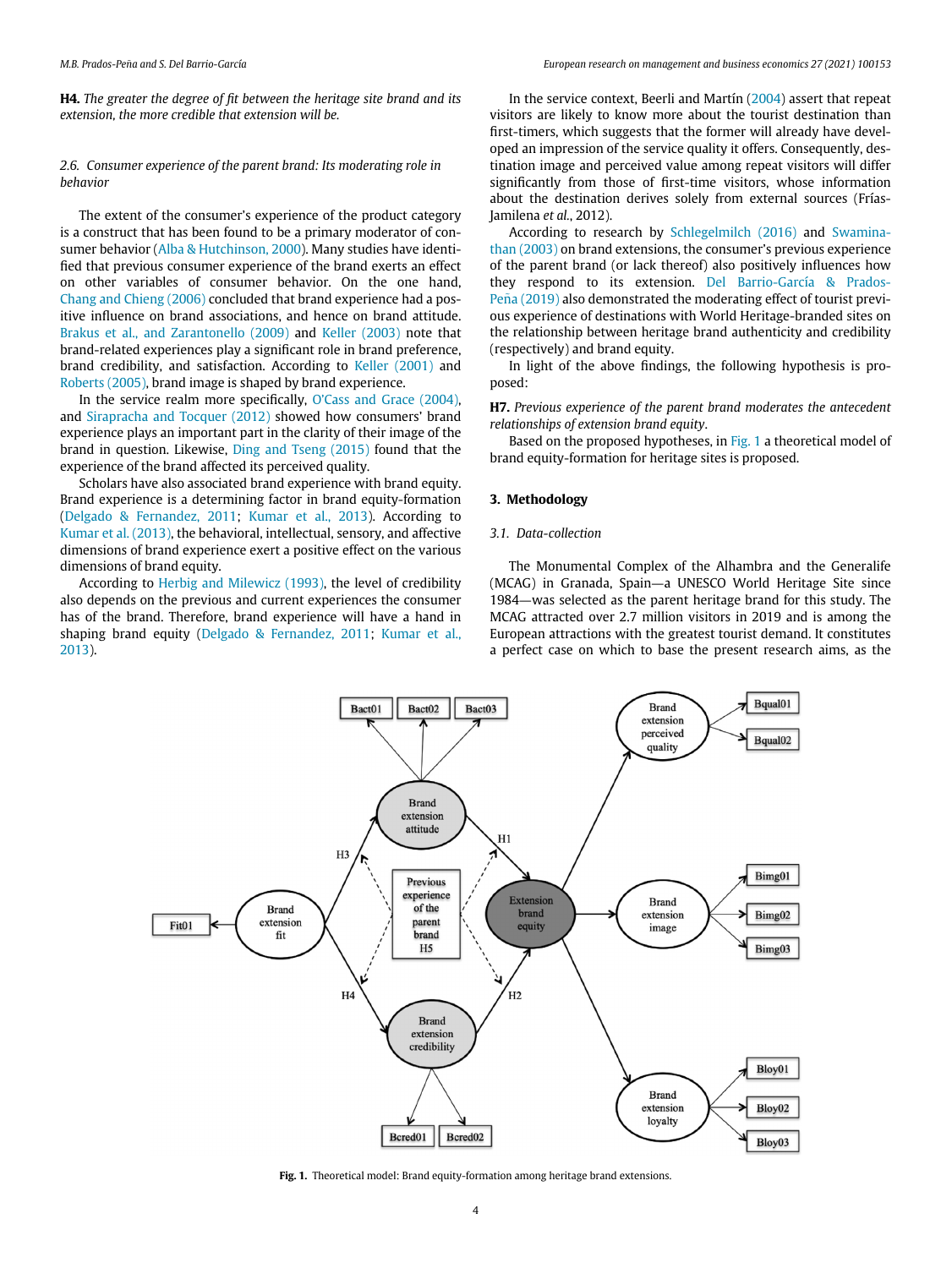M.B. Prados-Pena and S. Del Barrio-García European research on management and business economics 27 (2021) 100153 ~

<span id="page-4-0"></span>symbols and icons associated with the MCAG have long been used by firms for commercial purposes.

The sample was created by random selection among tourist visitors to the MCAG site during the spring of 2018. The interviewers, who had been thoroughly briefed on the study beforehand, informed the tourists about the purpose of the research and invited them to participate in the study. Those who accepted were asked to respond to a series of preliminary questions and then invited to read one version of the flyer or the other (depending on the treatment to which they had been assigned). After studying the flyer carefully for up to one minute, they responded to a questionnaire covering the dependent measures.

The sample of 328 tourists was fairly well balanced between the two treatments. It also presented a reasonable gender balance (male: 145; female: 183) but slightly less balance in terms of age profile (<25 years: 90; 25−40 years: 117; 41−55 years: 71; >55 years: 50) and marital status (single: 158; married: 130; other status: 40).

#### 3.2. Independent variable and experimental stimuli

A between-subjects experimental design was used to test the proposed hypotheses, in which the independent variable was the degree of fit between the parent heritage brand and the brand extension, with two levels: high vs. low degree of fit.

The degree of fit was manipulated on the basis of the conceptual definition proposed by the academic literature, according to which this construct refers to perceived similarity in terms of product category or, where this is lacking, benefit-related associations ([Bouch &](#page-8-32) [Loken, 1991;](#page-8-32) [Broniarczyk & Alba, 1994](#page-8-33)). The notion of similarity derives from the transfer of the associations of the parent-brand category to the brand-extension category. This refers to the features, benefits, attributes, or characteristics they may have in common, based on images specific to the brand, for example ([Broniarczyk &](#page-8-33) [Alba, 1994\)](#page-8-33) or applied to other products in the same category ([Herr et al., 1996](#page-8-53)).

<span id="page-4-1"></span>To assess the degree of fit, a pretest was performed among 250 marketing undergraduates from a university in southern Europe. The pretest participants were invited to a lecture dealing with the topic of brand extension, where the 'extension fit' concept was explained. After the lecture, they were invited to discuss the MCAG and its role in tourism. Each of the participants was then required to generate a list of product categories presenting a high vs. low degree of congruence with the MCAG's main area of activity, based on their own opinion. The results of the pretest showed that the category 'hotels' was perceived as the one that most closely matched the MCAG, while 'clothing and accessories' was the product category deemed least congruent with the MCAG. On this basis, two fictitious brands were professionally developed for the study: a hotel and a clothing and accessories shop. A flyer was produced for each brand, both versions of which featured virtually identical content and design, including a short description of the brand, the name of the brand itself, and a logo, together with a series of images.

#### 3.3. Dependent measures

The measurement instrument used in the present analysis was derived from scales tested and validated in other contexts by different authors and adapted to the specific research context (see [Table 1\)](#page-4-0). Following the concepts most commonly used in the literature ([Yoo et al., 2000](#page-9-8)), brand equity was measured using three primary constructs (as a second-order construct): perceived quality, image, and loyalty. A 2-item, 5-point Likert scale adapted from the seminal work of [Agarwal and Rao \(1996\)](#page-7-4) was used to measure brand extension perceived quality. A 3-item, 5-point Likert scale adapted from that of [Netemeyer et al. \(2004\)](#page-8-54) was used to measure brand extension image. Finally, the third dimension, brand extension loyalty, was measured

#### TARIE<sub>1</sub>

 $\overline{\phantom{a}}$ 

Analysis of the psychometric properties of the multi-item scales.

|                                   | Standardized loadings | $R^2$ | <b>CR</b> | AV <sub>E</sub> |
|-----------------------------------|-----------------------|-------|-----------|-----------------|
| <b>BRAND EXTENSION ATTITUDE</b>   |                       |       |           |                 |
| It strikes me as a good brand.    | $0.86$ (***)          | 0.73  | 0.87      | 0.71            |
| I think it's a pleasant brand.    | $0.86$ (***)          | 0.74  |           |                 |
| I like this brand.                | $0.80$ (***)          | 0.65  |           |                 |
| BRAND EXTENSION CREDIBILITY       |                       |       |           |                 |
| The brand seems credible.         | $0.87$ (***)          | 0.75  | 0.88      | 0.78            |
| The brand seems convincing.       | $0.90$ (***)          | 0.80  |           |                 |
| BRAND EXTENSION PERCEIVED QUALITY |                       |       |           |                 |
| It strikes me as a quality brand. | $0.84$ (***)          | 0.71  | 0.81      | 0.68            |
| I think it's a valuable brand.    | $0.81$ (***)          | 0.66  |           |                 |
| BRAND EXTENSION IMAGE             |                       |       |           |                 |
| The image I have of that brand is | $0.84$ (***)          | 0.71  | 0.90      | 0.75            |
| good.                             |                       |       |           |                 |
| The image I have of that brand is | $0.91$ $(***)$        | 0.82  |           |                 |
| positive.                         |                       |       |           |                 |
| The image I have of that brand is | $0.84$ (***)          | 0.72  |           |                 |
| favorable                         |                       |       |           |                 |
| BRAND EXTENSION LOYALTY           |                       |       |           |                 |
| I would be prepared to stay in a  | $0.84$ (***)          | 0.71  | 0.87      | 0.70            |
| hotel like this.                  |                       |       |           |                 |
| I would be prepared to buy a      |                       |       |           |                 |
| clothing brand like this.]        |                       |       |           |                 |
| The probability that I would stay | $0.87$ (***)          | 0.76  |           |                 |
| in a hotel like this one is very  |                       |       |           |                 |
| high.                             |                       |       |           |                 |
| [The probability that I would     |                       |       |           |                 |
| buy clothes in a shop like this   |                       |       |           |                 |
| one is very high.]                |                       |       |           |                 |
| I would be prepared to recom-     | $0.79$ (***)          | 0.63  |           |                 |
| mend this hotel to a friend or    |                       |       |           |                 |
| family member.                    |                       |       |           |                 |
| [I would be prepared to rec-      |                       |       |           |                 |
| ommend this shop to a friend      |                       |       |           |                 |
| or family member.]                |                       |       |           |                 |

 $*$  p<0.10; \*\* p<0.05;

 $*$  p<0.01.

on a 3-item scale adapted from that of [Zeithaml et al., and Grem](#page-9-9)[ler \(1996\)](#page-9-9).

Turning to the antecedents of brand equity, brand-extension attitude was measured on a 3-item, 5-point Likert scale adapted from the previous works of [Mittal \(1990\)](#page-8-55) and [Keller \(1987\).](#page-8-56) To measure brand-extension credibility, a 2-item, 5-point Likert scale adapted from other previous works ([Ohanian & Cunningham, 1987;](#page-8-57) [Swin](#page-9-10)[yard, 1981](#page-9-10)) was used. To measure the level of tourist experience of the MCAG, a dichotomous variable was used; the tourists had to indicate whether it was their first visit to the MCAG or they had had prior experience of it.

The questionnaire also included a measure of perceived similarity (based on the work of [Spiggle et al., 2012](#page-9-11)) to be used as a manipulation check for the experimental factor, comprising a 2-item, 5-point Likert scale of similarity (perceived congruence) between the parent brand and the brand extension. This measure was worded as follows: "Please indicate the degree to which you agree (5) or disagree (1) with the following statements: (1) The image I have of the brand (hotel or clothing and accessories shop) is congruent with the image of the MCAG; (2) The image I have of the brand (hotel or clothing and accessories shop) is similar to the image of the MCAG.

Finally, the questionnaire included a measure of tourist attitude toward the flyer. This was designed to check that there was no excessive variation in attitudes between the two treatments. It is important, in all experimental research in which promotional material is shown to the subjects, to control a posteriori that they do not perceive some treatments as more appealing or persuasive than others. To this end, a 5-point, 4-item Likert scale adapted from other previous studies was used ([Donthu, 1992](#page-8-58); [Neese & Taylor, 1994](#page-8-59)). This item was worded: "Please indicate the degree to which you agree (5) or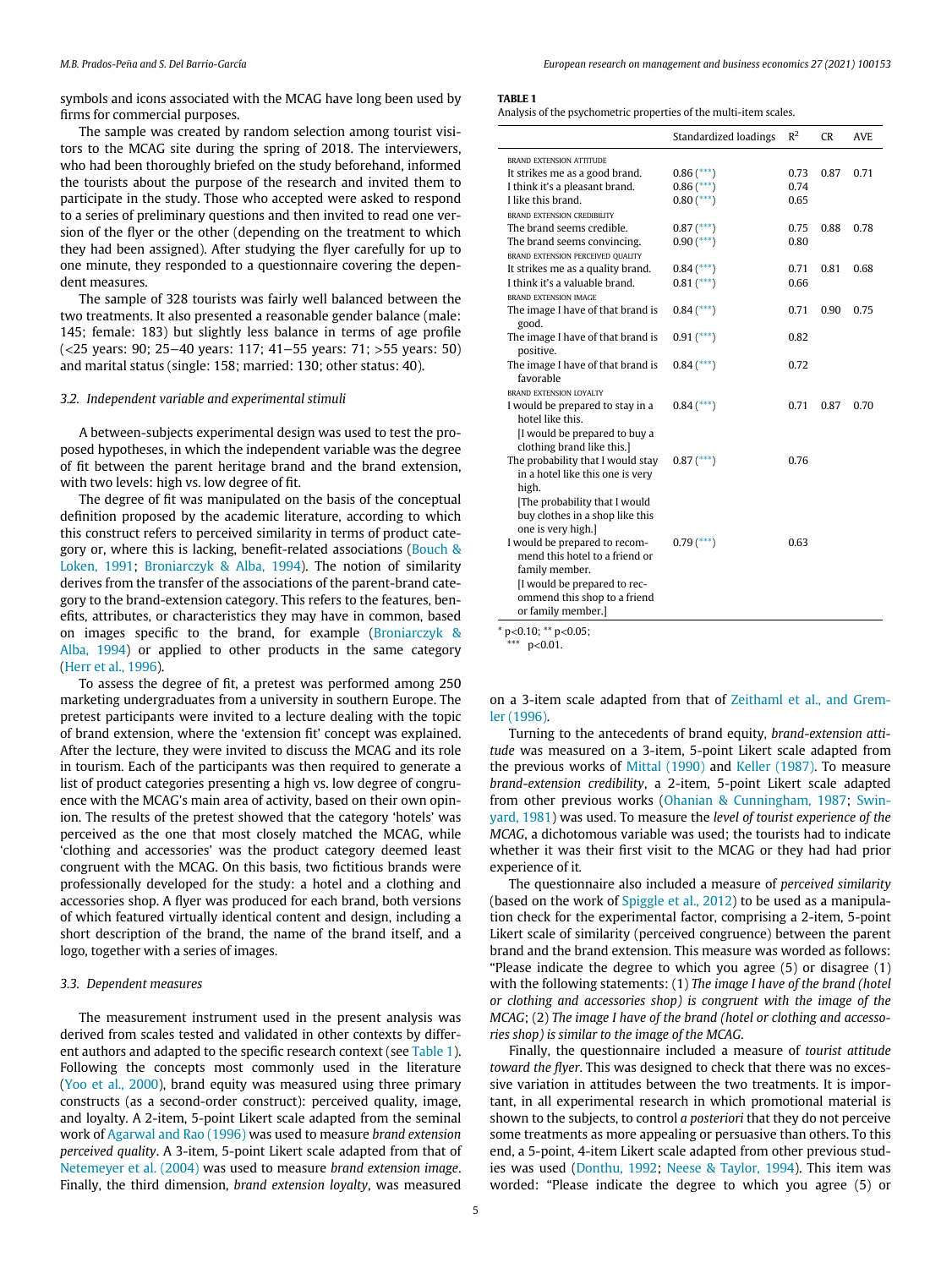#### <span id="page-5-0"></span>Table 2

Discriminant validity (Forner & Larcker criterion, 1981).

|             | Attitude | Ouality | Credibility | Image | Lovalty |
|-------------|----------|---------|-------------|-------|---------|
| Attitude    | 0.84     |         |             |       |         |
| Quality     | 0.79     | 0.82    |             |       |         |
| Credibility | 0.55     | 0.38    | 0.88        |       |         |
| Image       | 0.56     | 0.58    | 0.27        | 0.87  |         |
| Lovalty     | 0.53     | 0.54    | 0.25        | 0.39  | 0.84    |
|             |          |         |             |       |         |

Note: Values in bold on the diagonal represent the square root of the AVE; values beneath the diagonal represent the correlations between constructs.

disagree (1) with the following statements concerning the promotional material you have just read:  $(1)$  I like it;  $(2)$  It is interesting;  $(3)$ It is appealing; (4) It is persuasive.

#### 3.4. Measurement invariance analysis and psychometric properties of the scales

Ensuring measurement invariance is a prerequisite for subsequently being able to interpret the existence of differences at the level of the latent constructs—in this case, according to the tourist's brand experience. Examining the measurement invariance of the scales demands, in turn, that at least two types of invariance be analyzed ([Cheung & Rensvold, 2002\)](#page-8-60), namely configural and metric. First, a multigroup confirmatory factor analysis (CFA) was conducted to compare different nested models, starting with the most restricted model (M0), in which only the form or pattern of the model was invariant between-groups and all parameters were different between groups (configural invariance). This baseline model must present an acceptable degree of fit, as it provides the basis for comparison for the subsequent models in the hierarchy. The CFA, performed with Lisrel 8.8 software, showed that the baseline model presented adequate goodness-of-fit indicators (SB Chi-square: 157.71; p<0.01; df: 110; RMSEA: 0.04; CFI: 1.00), confirming the first level of invariance. Next, the metric invariance was examined. To this end, a second model (M1) was proposed, on which the restriction that factor loadings should be equal in both groups was imposed. The metric invariance was also confirmed, as although this more restricted model presented a lower Chi-square statistic and adequate goodness-of-fit indicators (SB Chi-square: 166.62; p<0.05; df: 131; RMSEA: 0.03; CFI: 1.00), the Satorra-Bentler scaled difference Chi-square test for M0 vs. M1 showed no significant differences ( $\Delta \chi$ 2 = 8.83; p>0.10).

<span id="page-5-1"></span>Next, the psychometric properties of the scales were examined (see [Table 1](#page-4-0) for the results of the CFA). All the factor loadings were significant (t-value > 2.56;  $p$  < 0.01) and greater than 0.70, and all the  $R^2$  of the first-order constructs were above the threshold of 0.50. The composite reliability (CR) and average variance extracted (AVE) indicators were also above the recommended thresholds [\(Del Barrio &](#page-8-61) [Luque, 2012](#page-8-61); Hair et al., 1999). Together, these results confirmed the existence of convergent validity in the measurement scales used.

| Furthermore, discriminant validity between-constructs was con-       |
|----------------------------------------------------------------------|
| firmed, as in no case did the correlations exceed the square root of |
| the AVE (under the Fornell–Larcker criterion, 1981) (see Table 2).   |

#### 4. Data analysis

#### 4.1. Manipulation check

To verify the correct manipulation of the independent variable (the perceived degree of fit between the parent heritage brand and the brand extension), an ANOVA was carried out. Extension fit was the independent factor, on two levels (high vs. low), while the dependent variable was an indicator variable resulting from calculating the mean of the two items on the scale for perceived similarity between the brand extension and the MCAG. These two items presented a Cronbach's alpha of 0.8820, indicating good internal consistency.

The results confirmed there were significant differences (F-test: 13.57; p-value <0.01) in the mean values for perceived similarity. The mean in the case of a high level of fit of the category (hotel) was higher ( $M_{\text{– High-fit}}$ : 3.70) than in the case of a low level of fit (clothing and accessories) ( $M_{\text{L Iow fit}}$ : 3.29). Therefore, these results show that this between-subjects experimental factor was correctly manipulated.

#### 4.2. Confounding bias

Before the model hypotheses could be tested, it was important to check that the subjects' overall attitudes toward both flyers were the same, to avoid a possible confounding effect caused by different perceptions. As the 'attitude toward the flyer' scale was found to have a good internal consistency (Cronbach's alpha: 0.8707), a summary variable was calculated as the mean of the 4 items. Subsequently, an ANOVA was performed, in which the independent variable was the experimental factor and the dependent variable was the measure of overall attitude toward the flyer. The results of the test showed there were no significant differences in overall attitude between the two treatments (F-test: 0.31; p-value: 0.58).

#### 4.3. Model estimation and hypotheses testing

To test the proposed hypotheses, a multigroup SEM analysis was conducted to estimate the proposed theoretical model [\(Fig. 1](#page-3-0)). The estimated model ([Table 3](#page-5-1) and [Fig. 2\)](#page-6-0) presented adequate overall goodness-of-fit indices (SB Chi-square = 272.33; df: 172; p-value <0.01; normed Chi-square = 1.58; RMSEA = 0.06; CFI = 0.99).

H1 proposes that brand-extension attitude will exert a direct and positive effect on brand equity-formation. The results confirmed this hypothesis, as the structural coefficient for both groups (first-time vs. repeat visitors) was found to be of a high and significant magnitude  $(\beta_{\text{BrandAttitude} \rightarrow \text{BrandEquiv\_First}: 0.89; p<0.01; \ \beta_{\text{BrandAttitude} \rightarrow \text{BrandEquiv\_Repeat}})$ 0.60; p<0.01). H2 proposes that brand-extension credibility exerts a direct effect on brand equity-formation. The results again confirm this

|--|

| Relationships                          | Standardized parameters<br>First-time visitors | Standardized parameters Repeat visitors | $\Delta$ SB scaled difference<br>Chi-square test<br>p-value |
|----------------------------------------|------------------------------------------------|-----------------------------------------|-------------------------------------------------------------|
| $Fit \rightarrow Attitude$             | $0.21$ (***)                                   | $0.14$ (**)                             | 0.40                                                        |
| $Fit \rightarrow Credibility$          | 0.02                                           | $0.17$ (**)                             | 0.18                                                        |
| Attitude $\rightarrow$ Brand equity    | $0.89$ (***)                                   | $0.60$ (***)                            | $0.03$ (**)                                                 |
| Credibility $\rightarrow$ Brand equity | $0.43$ (***)                                   | $0.71$ $(***)$                          | $0.05$ (**)                                                 |

<span id="page-5-2"></span> $*$  p<0.05;

<sup>\*\*\*</sup>  $p<0.01$ .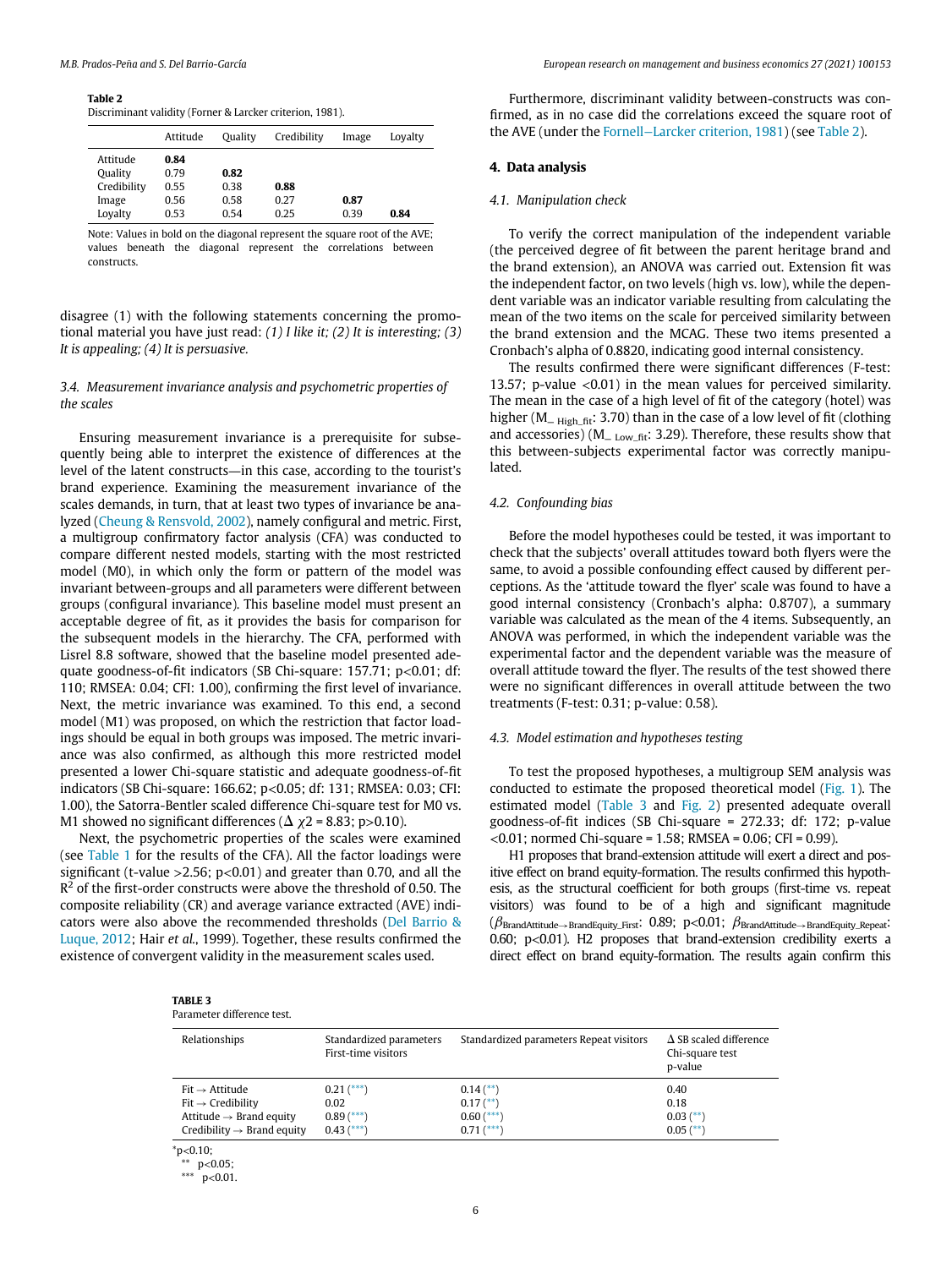<span id="page-6-0"></span>

Fig. 2. Results of multigroup SEM.

hypothesis for both groups ( $\beta_{\text{BrandCredibility} \rightarrow \text{Brand}}$  Equity\_First: 0.43; p<0.01;  $\beta$ BrandCredibility $\rightarrow$ Brand Equity\_Repeat: 0.71; p<0.01).

Turning to H3 and H4, these state that brand-extension attitude and credibility will be greater, the better the fit between the extension and its parent brand. The effect of fit on tourist attitude was indeed found to be significant, albeit with a moderate-to-low magnitude among both first-time and repeat visitors ( $\beta_{\text{BrandFit}\rightarrow\text{BrandAttitude\_First}}$ : 0.21; p<0.01;  $\beta_{\text{BrandFit}\rightarrow\text{BrandAttitude\_Repeat: } 0.14$ ; p<0.05). The effect of fit on credibility was found to be not significant in the case of tourists with no prior experience of the MCAG ( $\beta_{\text{BrandFit}\rightarrow\text{BrandCredibility\_First}}$ : 0.02; p>0.10); by contrast, the effect was significant among those who had visited the MCAG in the past ( $\beta_{\text{BrandFit}\rightarrow\text{BrandCredibility\_Repeat}}$ : 0.17; p< 0.05). These results therefore confirm H3, while H4 is partially confirmed.

Finally, H5 proposes that the degree of prior experience the subject has of the parent brand—in the present case, their previous experience of visiting the MCAG—will moderate the proposed antecedent relationships of brand equity-formation. To test this hypothesis, it was necessary to establish whether the differences in the parameters between both groups were significant. For this purpose, different Satorra-Bentler scaled difference Chi-square tests were conducted ([Satorra & Bentler, 2010\)](#page-8-63). Regarding the effect of fit on brand-extension attitude and credibility, the tests showed that there were no such significant differences between first-time and repeat tourists  $(p = 0.40$  and  $p = 0.18$ , respectively). By contrast, in the case of the direct antecedents of brand equity-formation, there were significant differences. More specifically, among tourists visiting the MCAG for the first time, attitude was found to be a much more significant antecedent of brand equity-formation than for repeat visitors ( $p = 0.03$ ). And in the case of credibility, the opposite effect was observed—that is, credibility contributed more to the formation of brand equity among repeat visitors than among first-timers ( $p = 0.05$ ). These results lead us to conclude that H5 can be partially confirmed.

#### 5. Conclusions

Strong brands—those that enjoy high brand equity—are an essential means for firms to secure competitive advantages [\(Lim &](#page-8-15)

[Weaver, 2014\)](#page-8-15). The factors that contribute to brand equity-formation have been studied for several decades in extremely varied contexts (goods, services, destinations, and so on). Most of the studies are based on the classic models of [Aaker \(1991\)](#page-7-2) and [Keller \(1993\)](#page-8-24), and very few works have been addressed the brand equity formation in the context of WH sites. The present study seeks to contribute to the extant knowledge regarding the determining factors of heritage brand equity-formation and specifically the role played by the degree of fit between the parent brand and the extension in the formation of brand equity for this type of prestigious worldwide heritage brand.

First, the findings show that heritage brand-extension attitude exerts a direct and positive effect (of major magnitude) on extension brand equity-formation and is a major antecedent of heritage brand equity (in line with the findings of [Keller, 2003](#page-8-34)). The present study also shows that credibility has a direct and positive effect on brand equity-formation, again in line with other authors' results ([Erdem &](#page-8-17) [Swait, 1998](#page-8-17)). One pertinent conclusion in light of these results is that tourists will form the brand equity of possible extensions of a heritage site brand in different ways, depending on whether they have previous experience of visiting that site or not. Hence, in the case of first-time visitors, their favorable attitudes toward the experimental extensions appear to be more influential in brand extension equityformation than their perceptions of credibility. In contrast, tourists who have previously visited the heritage site seem to attach more importance to the extension's credibility than its being attractive or appealing to them. In the terms of the classical Elaboration Likelihood Model (ELM) [\(Petty & Cacioppo, 1986\)](#page-8-64), when the individual has no previous experience of the heritage site, the peripheral cues relating to the images and general design of the promotional information provided carry much greater weight in brand extension equity-formation than its perceived credibility in terms of how well the brand extension represents the heritage site. On the other hand, tourists who already know the site well and recognize its unique, differential symbols process the information they receive about the extension via a more central route, in a bid to verify that there is a good fit between the parent heritage brand and the extension.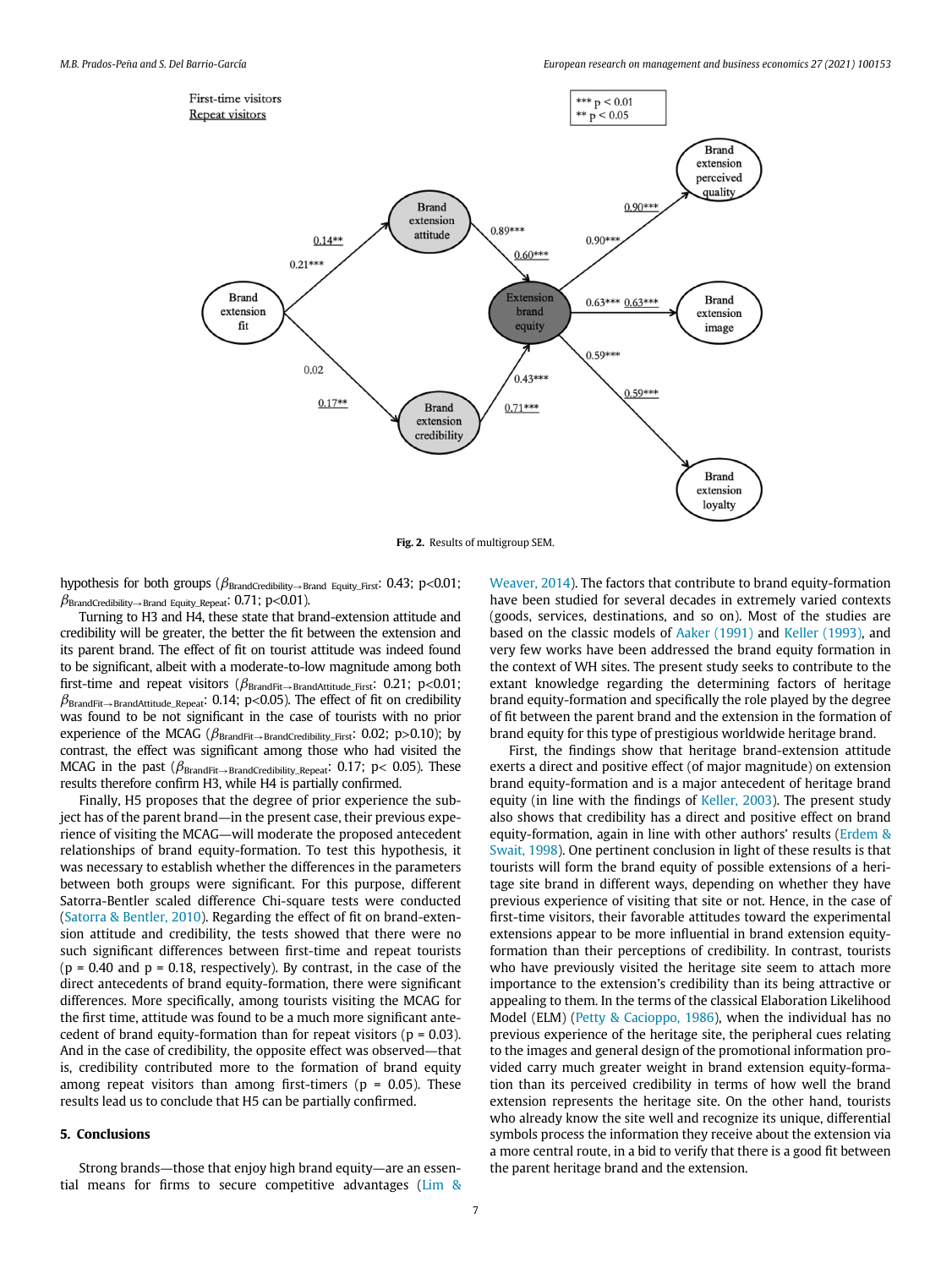Second, the study verified that the degree of perceived fit between the parent brand and the extension also seems to affect the tourist's evaluation of the extension, in line with the previous academic literature [\(Buil et al., 2009\)](#page-8-10). The results show that the greater the fit, the more positive the brand-extension attitude, and the greater its contribution to brand extension equity-formation. The study also finds that this same effect is corroborated in the case of credibility, but only among subjects who have previous visit experience. These results are also in line with those of [Kim et al. \(2019\),](#page-8-8) who also analyzed a WH brand and found that brand equity is transferred from the parent brand to the extension, depending on the degree of fit between the two.

#### 6. Managerial implications

According to the present findings, managers of heritage sites and tourist destinations should be mindful that the heritage site brands may also be extended to different products and services. This would be one way to contribute to socioeconomic development in the territories concerned. However, the success of such extensions will depend on the degree of perceived fit between the parent heritage brand and the brand extension, and, in particular, on the degree of tourist experience of the heritage brand. It is important, therefore, that heritage brand managers have a good grasp of the benefits of potential extensions and endeavor to sustain high brand equity among such extensions.

The use of a brand extension strategy based on a known heritage brand will generate major benefits and advantages derived from the transfer of beliefs and affect from the parent brand to the extension. Such benefits include cost savings in communication activities, an increase in purchase intention and probability, premium prices, and a reduction in the level of risk associated with the launch of new products, among many others. In the specific case of a parent heritage brand associated with a WH site, the high brand equity associated with the parent brand will be transferred to its extensions, enabling strong, credible, and valuable brands to be created. [King et al., and](#page-8-65) [Halpenny \(2012\)](#page-8-65) noted that the WH hallmark is a special example of a world-renowned umbrella brand of great value for those familiar with it. They also contended, however, that most managers of such heritage destinations do not leverage the full potential of WH branding, meaning that it can sometimes go unnoticed and that the strong brand equity it could generate is not harnessed for the benefit of economic development. An effective communication strategy that fosters associations between the WH brand and cultural heritage could enhance the brand equity of the heritage itself.

<span id="page-7-6"></span><span id="page-7-5"></span>It is clear that, while WH brands have certainly had some success in promoting the image of the exceptional locations with which they are associated, they have not yet taken full advantage of the potential to extend this success to other product lines and categories and, in turn, contribute to developing the territory economically or generating wealth and employment beyond the tourist activity they create.

It is also important to note that, as well as the scope to extend the heritage brand to goods and services (merchandise, service companies, etc.), it may be of interest to extend to lesser-known destinations with a high level of fit with the well-known WH brand—in line with the proposition of [Kim et al. \(2019\)](#page-8-8). These authors demonstrate the viability of the 'destination extension' as an alternative marketing strategy aimed at tourists. They point out that the practical relevance of extending a heritage brand may perhaps be more evident in the case of tourist destinations associated with little-known heritage sites.

<span id="page-7-4"></span><span id="page-7-3"></span><span id="page-7-2"></span><span id="page-7-1"></span><span id="page-7-0"></span>The present work verifies that the visitor's previous experience of the heritage site plays an important role in the success of a heritage brand extension, because past experience of the destination increases its brand equity, thereby influencing preferences for the extended products and their differentiation. Heritage site managers are therefore responsible for strengthening the heritage brand and increasing its brand equity, and should consider a brand extension strategy as an interesting option for achieving this.

#### 7. Limitations and potential future research directions

As is the case with any academic study, this work presents a series of limitations. First, all experimental designs involve a certain degree of artifice. That said, in the research design itself and throughout the fieldwork, every effort was made to ensure that the experimental conditions were as real as possible for the subjects, to generate realistic responses. Second, this study's use of fictitious brands to some degree restricted the full measure of brand equity, as the dimensions 'brand knowledge' and 'perceived value' could not be measured. Other future studies should replicate this work with real heritage site brand extensions, to establish whether the results are maintained.

Another possible limitation relates to the high profile of the heritage brand selected for the study. The MCAG not only enjoys an extremely high profile, both nationally and internationally, but it is one of the very first monumental complexes to be awarded the WH hallmark, which could have influenced the results regarding brand equity-formation. In the future, it would thus be interesting to analyze brand equity-formation in heritage sites with a lower profile. It would also be useful for future studies to propose experimental designs that included another independent variable between subjects, such as type of heritage site, so as to compare various heritage sites with different characteristics (archeological remains, cathedrals, palaces, monasteries, and so on).

Finally, while this research examined the moderating role of tourist experience of the parent heritage brand, there are many other possible moderating variables of consumer responses to marketing initiatives. Future studies could analyze the extent to which other variables—such as tourist involvement with the promotional messages about the brand extension (flyers)—may affect tourist responses to this type of extension. On this point, [Laczniak and](#page-8-66) [Muehling \(1993\)](#page-8-66) indeed demonstrated the moderating power of this variable in attitude formation and change.

#### Declaration of Competing Interest

The authors declare that they have no conflict of interest.

#### Funding

This study was funded by Campus of International Excellence BioTic Granada (grant number [20F12/43\)](#page-7-5), and Spanish National Research Program (R+D+i Research Project [ECO2017](#page-7-6)−88458-R).

#### Declaration of Competing Interest

The authors wish to thank their colleagues from the University of Granada, José A. Ibéñez, Juan Sánchez, Francisco Muñoz, Juan Miguel Rey, Francisco Montoro and Marisa Viedma, for their invaluable contribution toward developing the concept for this project and creating the graphic materials used in the experiment.

#### References

[Aaker, D. A., & Keller, K. L. \(1990\). Consumer evaluations of brand extensions.](http://refhub.elsevier.com/S2444-8834(21)00012-7/sbref0001) Journal of [Marketing](http://refhub.elsevier.com/S2444-8834(21)00012-7/sbref0001), 54(1), 27–41.

- [Aaker, D. \(1990\). Brand extensions: The good, the bad, and the ugly.](http://refhub.elsevier.com/S2444-8834(21)00012-7/sbref0002) Sloan Management [Review](http://refhub.elsevier.com/S2444-8834(21)00012-7/sbref0002), 31(4), 47–56.
- Aaker, D. (1991). [Managing Brand Equity: Capitalizing on the Value of Brand Name](http://refhub.elsevier.com/S2444-8834(21)00012-7/sbref0003). New [York: The Free Press.](http://refhub.elsevier.com/S2444-8834(21)00012-7/sbref0003)
- [Agarwal, M. K., & Rao, V. R. \(1996\). An empirical comparison of consumer-based meas](http://refhub.elsevier.com/S2444-8834(21)00012-7/sbref0004)[ures of brand equity.](http://refhub.elsevier.com/S2444-8834(21)00012-7/sbref0004) Marketing Letters, 7(3), 237–247.
- [Alba, J. W., & Hutchinson, J. W. \(2000\). Knowledge calibration: What consumers know](http://refhub.elsevier.com/S2444-8834(21)00012-7/sbref0005) [and what they think they know.](http://refhub.elsevier.com/S2444-8834(21)00012-7/sbref0005) Journal of Consumer Research, 27(2), 123–156.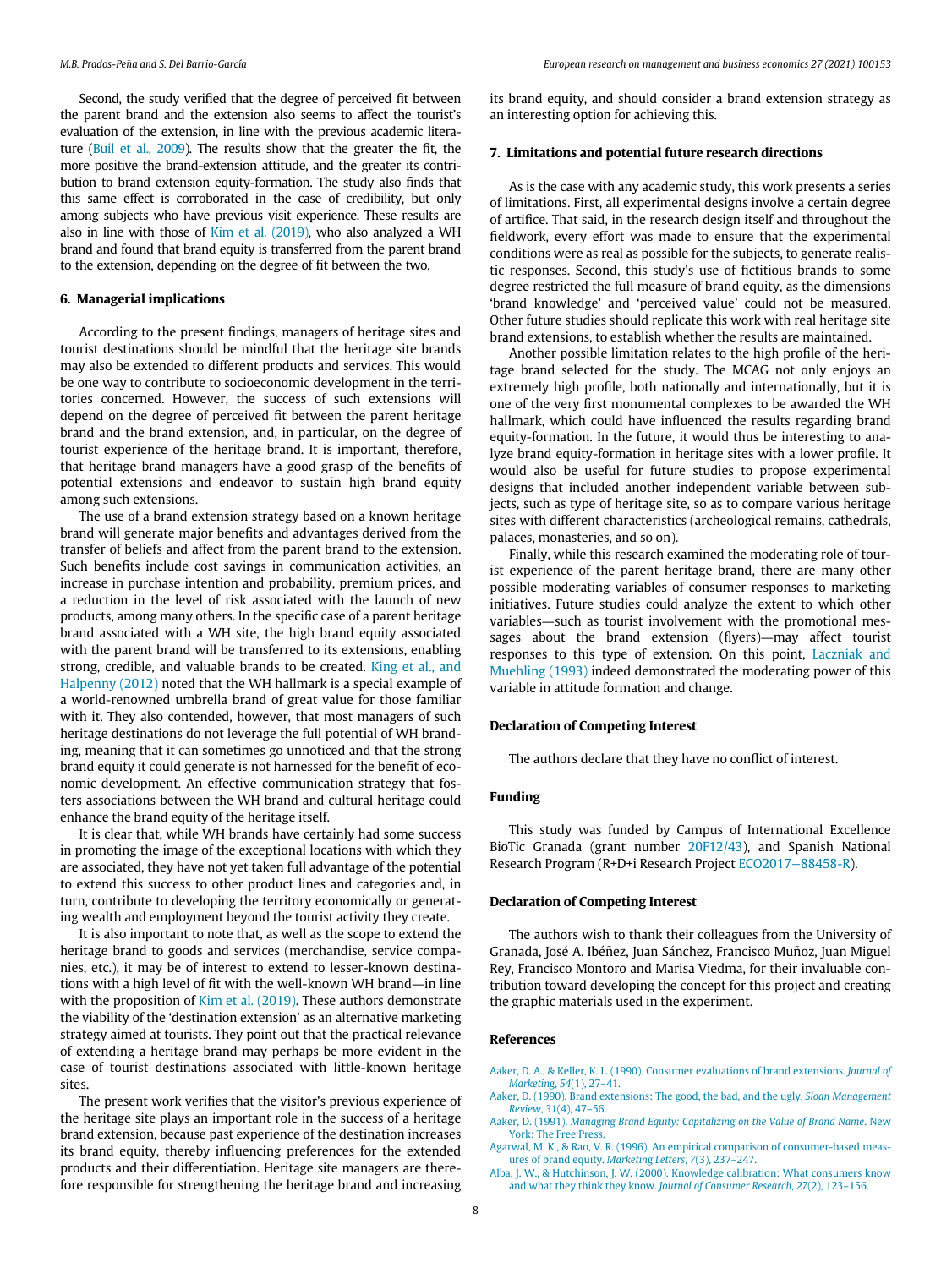<span id="page-8-30"></span><span id="page-8-4"></span>Anderson, N. H. (1981). [Foundations of Information Integration Theory](http://refhub.elsevier.com/S2444-8834(21)00012-7/sbref0006). New York: Aca[demic Press.](http://refhub.elsevier.com/S2444-8834(21)00012-7/sbref0006)

- <span id="page-8-35"></span><span id="page-8-1"></span>[Ansary, A., & Hashim, N. M. H. N. \(2018\). Brand image and equity: The mediating role of](http://refhub.elsevier.com/S2444-8834(21)00012-7/sbref0007) [brand equity drivers and moderating effects of product type and word of mouth.](http://refhub.elsevier.com/S2444-8834(21)00012-7/sbref0007) [Review of Managerial Science](http://refhub.elsevier.com/S2444-8834(21)00012-7/sbref0007), 12(4), 969–1002.
- <span id="page-8-50"></span><span id="page-8-39"></span>[Baek, T. H., Kim, J., & Yu, J. H. \(2010\). The differential roles of brand credibility and](http://refhub.elsevier.com/S2444-8834(21)00012-7/sbref0008) [brand prestige in consumer brand choice.](http://refhub.elsevier.com/S2444-8834(21)00012-7/sbref0008) Psychology & Marketing, 27(7), 662–678.

<span id="page-8-53"></span><span id="page-8-51"></span>[Beerli, A., & Martin, J. D. \(2004\). Factors in](http://refhub.elsevier.com/S2444-8834(21)00012-7/sbref0009)fluencing destination image. Annals of Tour[ism Research](http://refhub.elsevier.com/S2444-8834(21)00012-7/sbref0009), 31(3), 657–681.

<span id="page-8-26"></span><span id="page-8-21"></span>[Bianchi, C., Pike, S., & Lings, I. \(2014\). Investigating attitudes towards three South](http://refhub.elsevier.com/S2444-8834(21)00012-7/sbref0010) [American destinations in an emerging long haul market using a model of con](http://refhub.elsevier.com/S2444-8834(21)00012-7/sbref0010)[sumer-based brand equity \(CBBE\).](http://refhub.elsevier.com/S2444-8834(21)00012-7/sbref0010) Tourism Management, 42(June), 215–223.

<span id="page-8-56"></span><span id="page-8-29"></span>Bigné, J. E., Sanchez, M. I., & Sanchez, J. (2[001\). Tourism image, evaluation varia](http://refhub.elsevier.com/S2444-8834(21)00012-7/sbref0011)[bles and after purchase behaviour: Inter-relationship.](http://refhub.elsevier.com/S2444-8834(21)00012-7/sbref0011) Tourism Management, 22[\(6\), 607](http://refhub.elsevier.com/S2444-8834(21)00012-7/sbref0011)–616.

<span id="page-8-27"></span><span id="page-8-24"></span>[Boo, S., Busser, J., & Baloglu, S. \(2009\). A model of customer-based brand equity and its](http://refhub.elsevier.com/S2444-8834(21)00012-7/sbref0012) [application to multiple destinations.](http://refhub.elsevier.com/S2444-8834(21)00012-7/sbref0012) Tourism Management, 30(2), 219–231.

<span id="page-8-45"></span><span id="page-8-32"></span>[Boush, D. M., & Loken, B. \(1991\). A process-tracing study of brand extension evaluation.](http://refhub.elsevier.com/S2444-8834(21)00012-7/sbref0013) [Journal of Marketing Research](http://refhub.elsevier.com/S2444-8834(21)00012-7/sbref0013), 28(1), 16–28.

<span id="page-8-34"></span><span id="page-8-0"></span>[Bowitz, E., & Ibenholt, K. \(2008\). Economic impacts of cultural heritage. Research and](http://refhub.elsevier.com/S2444-8834(21)00012-7/sbref0014) perspectives. [Journal of Cultural Heritage](http://refhub.elsevier.com/S2444-8834(21)00012-7/sbref0014), 10(1), 1–8.

<span id="page-8-44"></span><span id="page-8-8"></span>[Brakus, J., Schmitt, B., & Zarantonello, L. \(2009\). Brand experience: What is it? How is it](http://refhub.elsevier.com/S2444-8834(21)00012-7/sbref0015) [measured? Does it affect loyalty?](http://refhub.elsevier.com/S2444-8834(21)00012-7/sbref0015) Journal of Marketing, 73(1), 52–68.

<span id="page-8-33"></span><span id="page-8-22"></span>[Broniarczyk, S. M., & Alba, J. W. \(1994\). The importance of the brand in brand exten](http://refhub.elsevier.com/S2444-8834(21)00012-7/sbref0016)sion. [Journal of Marketing Research](http://refhub.elsevier.com/S2444-8834(21)00012-7/sbref0016), 31(2), 214–228.

<span id="page-8-16"></span>[Broyles, S. A., Schumann, D. W., & Leingpibul, T. \(2009\). Examining brand equity ante](http://refhub.elsevier.com/S2444-8834(21)00012-7/sbref0017)cedent/consequence relationships. [Journal of Marketing Theory and Practice](http://refhub.elsevier.com/S2444-8834(21)00012-7/sbref0017), 17(2), 145–[162.](http://refhub.elsevier.com/S2444-8834(21)00012-7/sbref0017)

<span id="page-8-65"></span><span id="page-8-19"></span><span id="page-8-10"></span>[Buil, I., de Chernatony, L., & Hem, L. E. \(2009\). Brand extension strategies: Perceived](http://refhub.elsevier.com/S2444-8834(21)00012-7/sbref0018) fit, brand type, and culture influences. [European Journal of Marketing](http://refhub.elsevier.com/S2444-8834(21)00012-7/sbref0018), 43(11/12), 1300–[1324.](http://refhub.elsevier.com/S2444-8834(21)00012-7/sbref0018)

<span id="page-8-66"></span><span id="page-8-18"></span>Buil, I., & Montaner, T. (2008). Factores clave en la formación de la actitud del consumi[dor hacia las extensiones de marca. \[Key factors in forming consumers](http://refhub.elsevier.com/S2444-8834(21)00012-7/sbref0019)' attitude towards brand extensions]. [Cuadernos de Estudios Empresariales](http://refhub.elsevier.com/S2444-8834(21)00012-7/sbref0019), 18, 109–134.

<span id="page-8-20"></span><span id="page-8-12"></span>[Camarero, C., & Garrido, M. J. \(2004\).](http://refhub.elsevier.com/S2444-8834(21)00012-7/sbref0020) Marketing del patrimonio cultural. Madrid: Pirámide

<span id="page-8-40"></span><span id="page-8-28"></span>[Camarero, C., Garrido-Samaniego, M. J., & Vicente, E. \(2012\). Determinants of brand](http://refhub.elsevier.com/S2444-8834(21)00012-7/sbref0021) [equity in cultural organizations: The case of an art exhibition..](http://refhub.elsevier.com/S2444-8834(21)00012-7/sbref0021) The Service Industries Journal, 32[\(9\), 1527](http://refhub.elsevier.com/S2444-8834(21)00012-7/sbref0021)–1549.

<span id="page-8-15"></span><span id="page-8-2"></span>[Carbone, F. \(2016\). An insight into cultural heritage management of tourism destina](http://refhub.elsevier.com/S2444-8834(21)00012-7/sbref0022)tions. [European Journal of Tourism Research](http://refhub.elsevier.com/S2444-8834(21)00012-7/sbref0022), 14, 75–91.

<span id="page-8-36"></span><span id="page-8-11"></span>[Chang, H. H., & Liu, Y. M. \(2009\). The impact of brand equity on brand preference and](http://refhub.elsevier.com/S2444-8834(21)00012-7/sbref0023) [purchase intentions in the service industries.](http://refhub.elsevier.com/S2444-8834(21)00012-7/sbref0023) The Service Industries Journal, 29(12), 1687–[1706.](http://refhub.elsevier.com/S2444-8834(21)00012-7/sbref0023)

<span id="page-8-55"></span><span id="page-8-43"></span>[Chang, P. L., & Chieng, M. H. \(2006\). Building consumer](http://refhub.elsevier.com/S2444-8834(21)00012-7/sbref0024)−brand relationship: A cross[cultural experiential view.](http://refhub.elsevier.com/S2444-8834(21)00012-7/sbref0024) Psychology & Marketing, 23(11), 927–959.

<span id="page-8-60"></span>[Cheung, G. W., & Rensvold, R. B. \(2002\). Evaluating goodness-of-](http://refhub.elsevier.com/S2444-8834(21)00012-7/sbref0025)fit indexes for testing measurement invariance. [Structural Equation Modeling](http://refhub.elsevier.com/S2444-8834(21)00012-7/sbref0025), 9(2), 233–255.

<span id="page-8-38"></span><span id="page-8-37"></span>[Christodoulides, G., & De Chernatony, L. \(2010\). Consumer-based brand equity concep](http://refhub.elsevier.com/S2444-8834(21)00012-7/sbref0026)[tualization and measurement: A literature review.](http://refhub.elsevier.com/S2444-8834(21)00012-7/sbref0026) International Journal of Research [in Marketing](http://refhub.elsevier.com/S2444-8834(21)00012-7/sbref0026), 52(1), 43–66.

<span id="page-8-59"></span><span id="page-8-13"></span>d'[Astous, A., Colbert, F., & Fournier, M. \(2007\). An experimental investigation of the use](http://refhub.elsevier.com/S2444-8834(21)00012-7/sbref0027) [of brand extension and co-branding strategies in the arts.](http://refhub.elsevier.com/S2444-8834(21)00012-7/sbref0027) Journal of Services Marketing, 21[\(4\), 231](http://refhub.elsevier.com/S2444-8834(21)00012-7/sbref0027)–240.

<span id="page-8-61"></span><span id="page-8-54"></span>[Del Barrio, S., & Luque, T. \(2012\). An](http://refhub.elsevier.com/S2444-8834(21)00012-7/sbref0028)álisis de Ecuaciones Estructurales [Structural Equa[tion Modeling\]. In T. Luque \(Ed.\),](http://refhub.elsevier.com/S2444-8834(21)00012-7/sbref0028) Técnicas de aná[lisis de datos en investigaci](http://refhub.elsevier.com/S2444-8834(21)00012-7/sbref0028)ón de [mercados \[Data Analysis Techniques in Market Research\]](http://refhub.elsevier.com/S2444-8834(21)00012-7/sbref0028). Madrid: Pirámide.

<span id="page-8-57"></span><span id="page-8-47"></span><span id="page-8-23"></span>[Del Barrio-Garcia, S., & Prados-Pena, M. B. \(2019\). Do brand authenticity and brand](http://refhub.elsevier.com/S2444-8834(21)00012-7/sbref0029) [credibility facilitate brand equity? The case of heritage destination brand exten](http://refhub.elsevier.com/S2444-8834(21)00012-7/sbref0029)sion. [Journal of Destination Marketing & Management](http://refhub.elsevier.com/S2444-8834(21)00012-7/sbref0029), 13, 10–23. [Delgado-Ballester, M. E., & Fernandez-Sabiote, E. \(2011\). Las experiencias de marca:](http://refhub.elsevier.com/S2444-8834(21)00012-7/sbref0030)

<span id="page-8-64"></span><span id="page-8-49"></span>[Estudio exploratorio de sus consecuencias en la relacion consumidor-marca \[Brand](http://refhub.elsevier.com/S2444-8834(21)00012-7/sbref0030) [experiences: An exploratory study of their consequences for the consumer](http://refhub.elsevier.com/S2444-8834(21)00012-7/sbref0030)−brand relationship]. [Revista Europea de Direcci](http://refhub.elsevier.com/S2444-8834(21)00012-7/sbref0030)ó[n y Economía de la Empresa](http://refhub.elsevier.com/S2444-8834(21)00012-7/sbref0030), 20(3), 121-[139 181.](http://refhub.elsevier.com/S2444-8834(21)00012-7/sbref0030)

<span id="page-8-48"></span><span id="page-8-25"></span><span id="page-8-6"></span>[Ding, C. G., & Tseng, T. H. \(2015\). On the relationships among brand experience,](http://refhub.elsevier.com/S2444-8834(21)00012-7/sbref0031) [hedonic emotions, and brand equity.](http://refhub.elsevier.com/S2444-8834(21)00012-7/sbref0031) European Journal of Marketing, 49(7/8), 994–[1015.](http://refhub.elsevier.com/S2444-8834(21)00012-7/sbref0031)

<span id="page-8-58"></span><span id="page-8-14"></span>[Donthu, N. \(1992\). Comparative advertising intensity.](http://refhub.elsevier.com/S2444-8834(21)00012-7/sbref0032) Journal of Advertising Research, 32[\(6\), 53](http://refhub.elsevier.com/S2444-8834(21)00012-7/sbref0032)–58.

<span id="page-8-41"></span>[Dwivedi, A., Merrilees, B., & Sweeney, A. \(2010\). Brand extension feedback effects: A](http://refhub.elsevier.com/S2444-8834(21)00012-7/sbref0035) holistic framework. [Journal of Brand Management](http://refhub.elsevier.com/S2444-8834(21)00012-7/sbref0035), 17(5), 328–342.

<span id="page-8-17"></span><span id="page-8-9"></span>[Erdem, T., & Swait, J. \(1998\). Brand equity as a signaling phenomenon.](http://refhub.elsevier.com/S2444-8834(21)00012-7/sbref0036) Journal of Con[sumer Psychology](http://refhub.elsevier.com/S2444-8834(21)00012-7/sbref0036), 7(2), 131–157.

<span id="page-8-46"></span><span id="page-8-42"></span>[Eren-Erdogmus, I., Akgun, I., & Arda, E. \(2018\). Drivers of successful luxury fashion](http://refhub.elsevier.com/S2444-8834(21)00012-7/sbref0037) [brand extensions: Cases of complement and transfer extensions.](http://refhub.elsevier.com/S2444-8834(21)00012-7/sbref0037) Journal of Fashion [Marketing and Management: An International Journal](http://refhub.elsevier.com/S2444-8834(21)00012-7/sbref0037), 22(4), 476–493.

<span id="page-8-63"></span><span id="page-8-62"></span><span id="page-8-5"></span>[Fornell, C., & Larcker, D. F. \(1981\). Structural equation models with unobservable varia](http://refhub.elsevier.com/S2444-8834(21)00012-7/sbref0038)[bles and measurement error: Algebra and statistics.](http://refhub.elsevier.com/S2444-8834(21)00012-7/sbref0038) Journal of Marketing Research, 18[\(1\), 382](http://refhub.elsevier.com/S2444-8834(21)00012-7/sbref0038)–388.

<span id="page-8-52"></span><span id="page-8-3"></span>[Halpenny, E., Kono, S., & Moghimehfar, F. \(2018\). Predicting World Heritage site visita](http://refhub.elsevier.com/S2444-8834(21)00012-7/sbref0040)[tion intentions of North American park visitors.](http://refhub.elsevier.com/S2444-8834(21)00012-7/sbref0040) Journal of Hospitality and Tourism [Technology](http://refhub.elsevier.com/S2444-8834(21)00012-7/sbref0040), 9(3), 417–437.

<span id="page-8-31"></span><span id="page-8-7"></span>[Hassan, A., & Rahman, M. \(2015\). World Heritage site as a label in branding a place.](http://refhub.elsevier.com/S2444-8834(21)00012-7/sbref0041) Journal [of Cultural Heritage Management and Sustainable Development](http://refhub.elsevier.com/S2444-8834(21)00012-7/sbref0041), 5(3), 210–223.

Henche, B. G. (2018). Creatividad e innovación en la creación de la marca destino: El [Barrio de las Letras de Madrid.](http://refhub.elsevier.com/S2444-8834(21)00012-7/sbref0042) Cuadiernu: Difusió[n, investigaci](http://refhub.elsevier.com/S2444-8834(21)00012-7/sbref0042)ó[n y conservaci](http://refhub.elsevier.com/S2444-8834(21)00012-7/sbref0042)ó[n del](http://refhub.elsevier.com/S2444-8834(21)00012-7/sbref0042) [patrimonio cultural](http://refhub.elsevier.com/S2444-8834(21)00012-7/sbref0042), (6), 99–125.

[Henche, B. G., & Salvaj, E. C. \(2017\). Asociacionismo, redes y marketing en la trans](http://refhub.elsevier.com/S2444-8834(21)00012-7/sbref0043)[formacion hacia el turismo experiencial. El caso del Barrio de las Letras, Madrid.](http://refhub.elsevier.com/S2444-8834(21)00012-7/sbref0043) [Cuadernos de Turismo](http://refhub.elsevier.com/S2444-8834(21)00012-7/sbref0043), 40, 315–338.

[Herbig, P., & Milewicz, J. \(1993\). The relationship of reputation and credibility to brand](http://refhub.elsevier.com/S2444-8834(21)00012-7/sbref0044) success. [Journal of Consumer Marketing](http://refhub.elsevier.com/S2444-8834(21)00012-7/sbref0044), 10(3), 18–24.

[Herr, P. M., Farquhar, P. H., & Fazio, R. H. \(1996\). Impact of dominance and relatedness](http://refhub.elsevier.com/S2444-8834(21)00012-7/sbref0045) on brand extensions. [Journal of Consumer Psychology](http://refhub.elsevier.com/S2444-8834(21)00012-7/sbref0045), 5(2), 135–159.

ICOMOS (International Council on Monuments and Sites). (1976). The Role lof the ICO-MOS in Cultural Tourism at World Heritage Sites. . [https://www.icomos.org/publica](https://www.icomos.org/publications/93sy_tou10.pdf) [tions/93sy\\_tou10.pdf](https://www.icomos.org/publications/93sy_tou10.pdf).

[Keller, J. M. \(1987\). Development and use of the ARCS model of instructional design.](http://refhub.elsevier.com/S2444-8834(21)00012-7/sbref0047) [Journal of Instructional Development](http://refhub.elsevier.com/S2444-8834(21)00012-7/sbref0047), 10(3), 2–10.

[Keller, K. L. \(1993\). Conceptualizing, measuring, and managing customer-based brand](http://refhub.elsevier.com/S2444-8834(21)00012-7/sbref0048) equity. [Journal of Marketing](http://refhub.elsevier.com/S2444-8834(21)00012-7/sbref0048), 57(1), 1–22.

Keller, K. L. (2001). [Building Customer-based Brand Equity: A blueprint for creating strong](http://refhub.elsevier.com/S2444-8834(21)00012-7/sbref0049) brands[. Cambridge, MA: Marketing Science Institute](http://refhub.elsevier.com/S2444-8834(21)00012-7/sbref0049) (Report No. 01-107).

[Keller, K. L. \(2003\). Brand synthesis: The multidimensionality of brand knowledge.](http://refhub.elsevier.com/S2444-8834(21)00012-7/sbref0050) [Journal of Consumer Research](http://refhub.elsevier.com/S2444-8834(21)00012-7/sbref0050), 29(4), 595–600.

[Kim, H., Stepchenkova, S., & Yilmaz, S. \(2019\). Destination extension: A faster](http://refhub.elsevier.com/S2444-8834(21)00012-7/sbref0051) [route to fame for the emerging destination brands?](http://refhub.elsevier.com/S2444-8834(21)00012-7/sbref0051) Journal of Travel Research, 58[\(3\), 440](http://refhub.elsevier.com/S2444-8834(21)00012-7/sbref0051)–458.

King, L. M. (2011). Investigating the role of the World Heritage brand in attracting visitors to protected areas in Queensland, Australia (Doctoral dissertation). James Cook University. Online. <https://researchonline.jcu.edu.au/21186/>.

[King, L. M., McCool, S. F., Fredman, P., & Halpenny, E. \(2012\). Protected area branding](http://refhub.elsevier.com/S2444-8834(21)00012-7/sbref0053) [strategies to increase stewardship among park constituencies.](http://refhub.elsevier.com/S2444-8834(21)00012-7/sbref0053) Parks, 18(2), 54–63.

[Kumar, S. R., Dash, S., & Chandra Purwar, P. \(2013\). The nature and antecedents of](http://refhub.elsevier.com/S2444-8834(21)00012-7/sbref0054) brand equity and its dimensions. [Marketing Intelligence & Planning](http://refhub.elsevier.com/S2444-8834(21)00012-7/sbref0054), 31(2), 141–159.

[Laczniak, R. N., & Muehling, D. D. \(1993\). Toward a better understanding of the role of](http://refhub.elsevier.com/S2444-8834(21)00012-7/sbref0055) [advertising message involvement in ad processing.](http://refhub.elsevier.com/S2444-8834(21)00012-7/sbref0055) Psychology & Marketing, 10(4), 301–[319.](http://refhub.elsevier.com/S2444-8834(21)00012-7/sbref0055)

[Lahiri, I., & Gupta, A. \(2005\). Brand extensions in consumer non-durables, durables and](http://refhub.elsevier.com/S2444-8834(21)00012-7/sbref0056) services: A comparative study. [South Asian Journal of Management](http://refhub.elsevier.com/S2444-8834(21)00012-7/sbref0056), 12(4), 25–37.

[Lane, V. R., & Fastoso, F. \(2016\). The impact of repeated ad exposure on spillover](http://refhub.elsevier.com/S2444-8834(21)00012-7/sbref0057) from low fi[t extensions to a global brand.](http://refhub.elsevier.com/S2444-8834(21)00012-7/sbref0057) International Marketing Review, 33 [\(2\), 298](http://refhub.elsevier.com/S2444-8834(21)00012-7/sbref0057)–318.

[Lim, Y., & Weaver, P. A. \(2014\). Customer-based brand equity for a destination: The](http://refhub.elsevier.com/S2444-8834(21)00012-7/sbref0058) [effect of destination image on preference for products associated with a destina](http://refhub.elsevier.com/S2444-8834(21)00012-7/sbref0058)tion brand. [International Journal of Tourism Research](http://refhub.elsevier.com/S2444-8834(21)00012-7/sbref0058), 16(3), 223–231.

[Miniard, P. W., Jayanti, R. K., Alvarez, C. M., & Dickson, P. R. \(2018\). What brand exten](http://refhub.elsevier.com/S2444-8834(21)00012-7/sbref0059)sions need to fully benefi[t from their parental heritage.](http://refhub.elsevier.com/S2444-8834(21)00012-7/sbref0059) Journal of the Academy of [Marketing Science](http://refhub.elsevier.com/S2444-8834(21)00012-7/sbref0059), 46(5), 948–963.

[Mittal, B. \(1990\). The relative roles of brand beliefs and attitude toward the ad as medi](http://refhub.elsevier.com/S2444-8834(21)00012-7/sbref0060)[ators of brand attitude: A second look.](http://refhub.elsevier.com/S2444-8834(21)00012-7/sbref0060) Journal of Marketing Research, 27(5), 209– [219.](http://refhub.elsevier.com/S2444-8834(21)00012-7/sbref0060)

Morhart, F., Malär, L., Guè[vremont, A., Girardin, F., & Grohmann, B. \(2015\). Brand](http://refhub.elsevier.com/S2444-8834(21)00012-7/sbref0061) [authenticity: An integrative framework and measurement scale.](http://refhub.elsevier.com/S2444-8834(21)00012-7/sbref0061) Journal of Con[sumer Psychology](http://refhub.elsevier.com/S2444-8834(21)00012-7/sbref0061), 25(2), 200–218.

[Neese, W. T., & Taylor, R. D. \(1994\). Verbal strategies for indirect comparative advertis](http://refhub.elsevier.com/S2444-8834(21)00012-7/sbref0062)ing. [Journal of Advertising Research](http://refhub.elsevier.com/S2444-8834(21)00012-7/sbref0062), 34(March/April), 56–69.

[Netemeyer, R. G., Krishnan, B., Pullig, C., Wang, G., Yagci, M., Deane, D., Ricksf, J., &](http://refhub.elsevier.com/S2444-8834(21)00012-7/sbref0063) [Wirth, F. \(2004\). Developing and validating measures of facets of customer-based](http://refhub.elsevier.com/S2444-8834(21)00012-7/sbref0063) brand equity. [Journal of Business Research](http://refhub.elsevier.com/S2444-8834(21)00012-7/sbref0063), 57(2), 209–224.

O'[Cass, A., & Grace, D. \(2004\). Exploring consumer experiences with a service brand.](http://refhub.elsevier.com/S2444-8834(21)00012-7/sbref0064) [Journal of Product & Brand Management](http://refhub.elsevier.com/S2444-8834(21)00012-7/sbref0064), 13(4), 257–268.

[Ohanian, R., & Cunningham, I. C. \(1987\). Application of primacy-recency in comparative](http://refhub.elsevier.com/S2444-8834(21)00012-7/sbref0065) advertising. [Current Issues and Research in Advertising](http://refhub.elsevier.com/S2444-8834(21)00012-7/sbref0065), 10(1-2), 99–121.

[Petty, R. E., & Cacioppo, J. T. \(1986\). The elaboration likelihood model of persuasion.](http://refhub.elsevier.com/S2444-8834(21)00012-7/sbref0066) [In Richard E. Petty, & John T. Cacioppo \(Eds.\),](http://refhub.elsevier.com/S2444-8834(21)00012-7/sbref0066) Communication and Persuasion (pp. 1 −[24\). New York: Springer.](http://refhub.elsevier.com/S2444-8834(21)00012-7/sbref0066)

[Pike, S. D., & Bianchi, C. \(2013\). Destination branding performance measurement: A](http://refhub.elsevier.com/S2444-8834(21)00012-7/sbref0067) [non-technical discussion for practitioners.](http://refhub.elsevier.com/S2444-8834(21)00012-7/sbref0067) LuyouXuekan (Tourism Tribune), 28(1), 13–[15.](http://refhub.elsevier.com/S2444-8834(21)00012-7/sbref0067)

[Poria, Y., Reichel, A., & Cohen, R. \(2011\). World heritage site](http://refhub.elsevier.com/S2444-8834(21)00012-7/sbref0068)—Is it an effective brand [name? A case study of a religious heritage site.](http://refhub.elsevier.com/S2444-8834(21)00012-7/sbref0068) Journal of Travel Research, 50(5), 482–[495.](http://refhub.elsevier.com/S2444-8834(21)00012-7/sbref0068)

Prados-Peña, M. B., & del Barrio-García, S. (2018). The effect of fit and authenticity on [attitudes toward the brand extension: The case of the Monumental Complex of the](http://refhub.elsevier.com/S2444-8834(21)00012-7/sbref0069) Alhambra and Generalife. [Journal of Cultural Heritage](http://refhub.elsevier.com/S2444-8834(21)00012-7/sbref0069), 31(May-June), 170–179.

[Reast, J. D. \(2005\). Brand trust and brand extension acceptance: The relationship.](http://refhub.elsevier.com/S2444-8834(21)00012-7/sbref0070) Jour[nal of Product & Brand Management](http://refhub.elsevier.com/S2444-8834(21)00012-7/sbref0070), 14(1), 4–13.

Roberts, K. (2005). [Lovemarks: The future beyond brands](http://refhub.elsevier.com/S2444-8834(21)00012-7/sbref0071). Brooklyn, NY: PowerHouse **Books** 

[Ryan, J., & Silvanto, S. \(2009\). The world heritage list: The making and management of a](http://refhub.elsevier.com/S2444-8834(21)00012-7/sbref0072) brand. [Place Branding and Public Diplomacy](http://refhub.elsevier.com/S2444-8834(21)00012-7/sbref0072), 5(4), 290–300.

[Satorra, A., & Bentler, P. M. \(2010\). Ensuring positiveness of the scaled difference chi](http://refhub.elsevier.com/S2444-8834(21)00012-7/sbref0073)[square test statistic.](http://refhub.elsevier.com/S2444-8834(21)00012-7/sbref0073) Psychometrika, 75(2), 243–248.

[Schlegelmilch, B. B. \(2016\). Global branding and communication.](http://refhub.elsevier.com/S2444-8834(21)00012-7/sbref0074) [In B. B. Schlegelmilch \(Ed.\),](http://refhub.elsevier.com/S2444-8834(21)00012-7/sbref0074) Global Marketing Strategy. Cham: Springer.

[Sichtmann, C., Schoefer, K., Blut, M., & Kemp, C. J. \(2017\). Extending service brands into](http://refhub.elsevier.com/S2444-8834(21)00012-7/sbref0075) [products versus services: Multilevel analyses of key success drivers.](http://refhub.elsevier.com/S2444-8834(21)00012-7/sbref0075) European Jour[nal of Marketing](http://refhub.elsevier.com/S2444-8834(21)00012-7/sbref0075), 51(1), 200–218.